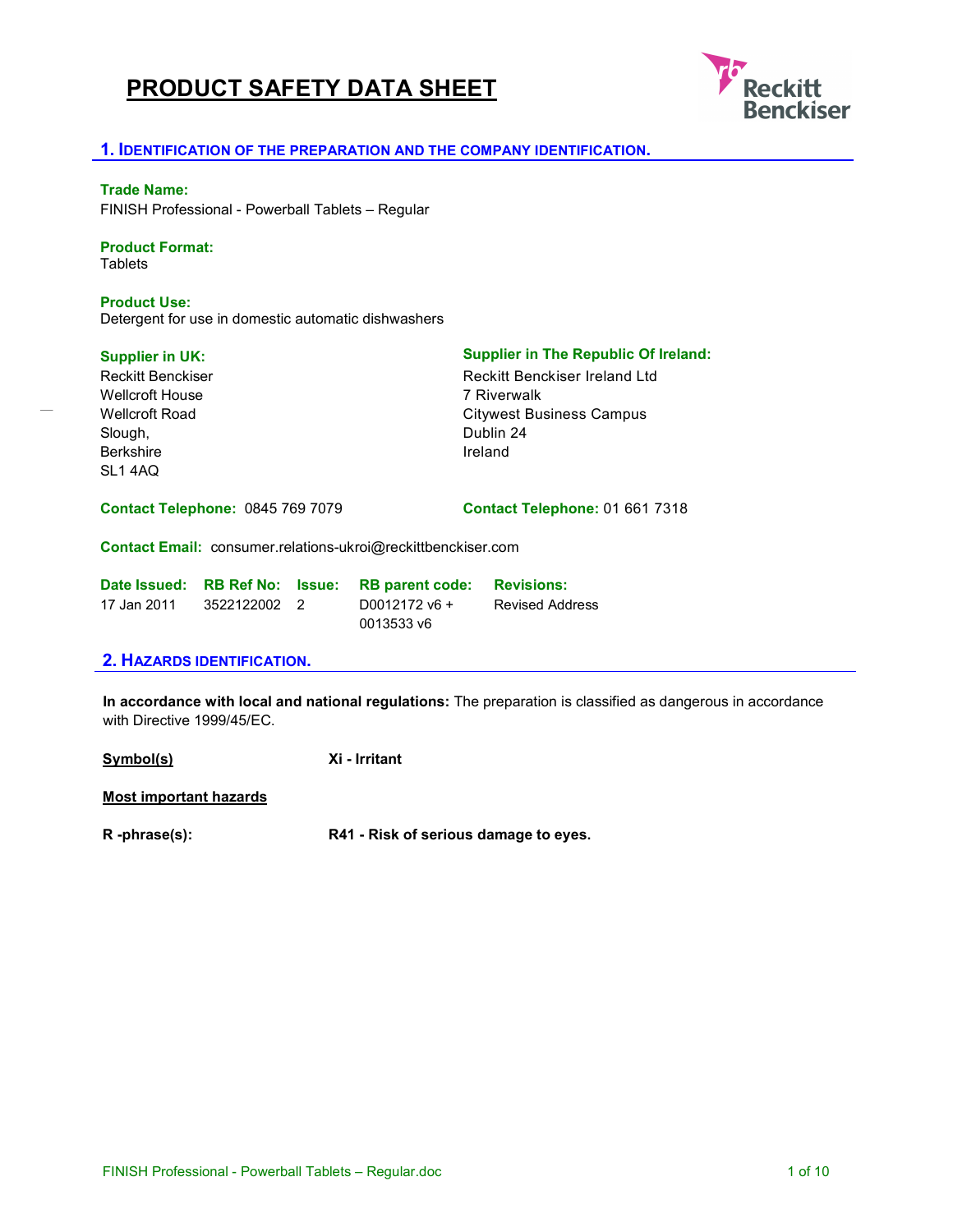

#### **3. COMPOSITION / INFORMATION ON INGREDIENTS.**

#### **Chemical nature of the preparation** This product contains:

| <b>Chemical Name</b>                       | CAS#       | EINECS/       | <b>REACH No.</b> | <b>Proportion</b> | <b>Classification</b> |
|--------------------------------------------|------------|---------------|------------------|-------------------|-----------------------|
|                                            |            | <b>ELINCS</b> |                  | (% w/w)           |                       |
| Sodiumtripolyphosphate                     | 7758-29-4  | 231-838-7     |                  | $30 \% - 60 \%$   | unclassified          |
| Sodium carbonate                           | 497-19-8   | 207-838-8     |                  | 15 % - 30 %       | Xi:R36                |
| Sodium percarbonate                        | 15630-89-4 | 239-707-6     |                  | $5\% - 10\%$      | O;R8                  |
|                                            |            |               |                  |                   | Xi:R41                |
|                                            |            |               |                  |                   | Xn;R22                |
|                                            |            |               |                  |                   | Xi:R38                |
| Sodium Disilicate                          | 1344-09-8  | 215-687-4     |                  | $< 2.5 \%$        | $Xi$ :R41             |
| Citric acid                                | 77-92-9    | 201-069-1     |                  | < 2.5 %           | Xi:R36                |
| Alcohols, C12-18, ethoxylated propoxylated | 69227-21-0 | 500-242-1     |                  | $0.1\% - 1\%$     | Xi:R38                |
|                                            |            |               |                  |                   | N:R50                 |
| Subtilisin                                 | 9014-01-1  | 232-752-2     |                  | < 0.1 %           | Xi:R37/38-41          |
|                                            |            |               |                  |                   | R42                   |
| Alpha Amylase                              | 9000-90-2  | 232-565-6     |                  | $< 0.1\%$         | R42                   |

#### **Other ingredients may be present as being disclosed by the ingredient declaration on package.**

**For the full text of the R phrases mentioned in this Section, see Section 16** 

#### **4. FIRST-AID MEASURES.**

| Immediate medical attention:      | Immediate medical attention is required in case of contact with eyes                                   |
|-----------------------------------|--------------------------------------------------------------------------------------------------------|
| <b>General Advice</b>             | Show this safety data sheet to the doctor in attendance. If any symptoms<br>persist, call a physician. |
| <b>Skin Contact</b>               | Wash off immediately with plenty of water.                                                             |
| <b>Eye Contact</b>                | Rinse thoroughly with plenty of water for at least 15 minutes and consult a<br>physician.              |
| Inhalation                        | Move to fresh air. If symptoms persist, call a physician.                                              |
| Ingestion                         | Rinse mouth. Drink plenty of water. Do not induce vomiting. Consult a physician.                       |
| <b>Notes to Physician</b>         | Treat symptomatically.                                                                                 |
| <b>Protection of First-aiders</b> | Use personal protective equipment.                                                                     |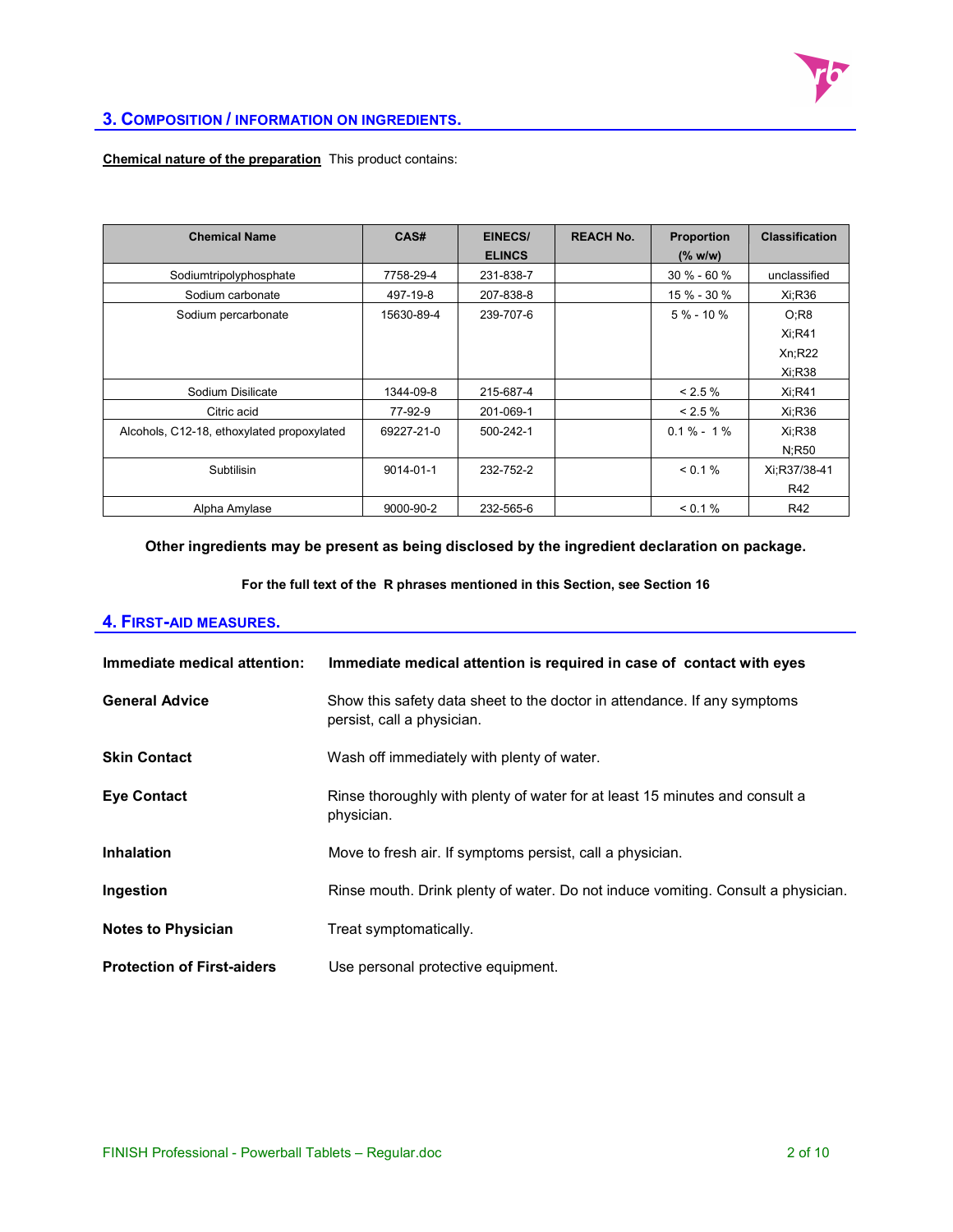

### **5. FIRE-FIGHTING MEASURES.**

| Flash point:                           | See chapter 9                                                                                                                                          |  |
|----------------------------------------|--------------------------------------------------------------------------------------------------------------------------------------------------------|--|
| <b>Suitable Extinguishing Media:</b>   | The product is not flammable. All extinguishing media can be used.                                                                                     |  |
| <b>Precautions for Fire Fighters:</b>  | Standard procedure for chemical fires.                                                                                                                 |  |
| <b>6. ACCIDENTAL RELEASE MEASURES.</b> |                                                                                                                                                        |  |
|                                        |                                                                                                                                                        |  |
| <b>Personal Precautions:</b>           | Use personal protective equipment.<br>Avoid contact with the skin and the eyes                                                                         |  |
| <b>Environmental Precautions:</b>      | Do not flush with water.<br>Prevent product from entering drains.<br>Local authorities should be advised if significant spillages cannot be contained. |  |
| <b>Methods for Cleaning up:</b>        | Mop up spill and wash area with detergent and water.<br>Do not flush into surface water.<br>Prevent product from entering drains.                      |  |
| 7. HANDLING AND STORAGE.               |                                                                                                                                                        |  |
| Handling:                              | Ensure adequate ventilation.<br>Wear personal protective equipment                                                                                     |  |

**Storage: Keep containers tightly closed in a cool, well-ventilated place** Keep in properly labeled containers Keep at temperatures below 40 °C / 104 °F.

#### **8. EXPOSURE CONTROLS AND PERSONAL PROTECTION.**

| <b>Chemical Name</b> | Norway - OEL | UK - OES                    | Portugal - OEL    | Spain - OEL                                                  | Sweden - OEL               | Austria - OEL |
|----------------------|--------------|-----------------------------|-------------------|--------------------------------------------------------------|----------------------------|---------------|
| Subtilisin           |              |                             |                   | = 0.00012 mg/m <sup>3</sup> Ceiling: 0.00006 VLA-EC: 0.00006 | LLV: 3                     |               |
| 9014-01-1            |              | <b>STEL</b>                 | mq/m <sup>3</sup> |                                                              | qlycineunit/m <sup>3</sup> |               |
|                      |              | = 0.00004 mg/m <sup>3</sup> |                   |                                                              | LLV: 1                     |               |
|                      |              | TWA                         |                   |                                                              | qlycineunit/m <sup>3</sup> |               |

### **Occupational exposure controls**

**Engineering Controls:** Ensure adequate ventilation, especially in confined areas.

### **Personal Protective Equipment**

| <b>Respiratory Protection:</b> | No special protective equipment required                                                                                                                 |
|--------------------------------|----------------------------------------------------------------------------------------------------------------------------------------------------------|
| <b>Eye Protection</b>          | Tightly fitting safety goggles                                                                                                                           |
| <b>Hand Protection:</b>        | Protective gloves<br>Permeation level 6, Penetration level 3 following EN374, taking into<br>consideration the exposure of chemicals given in chapter 3. |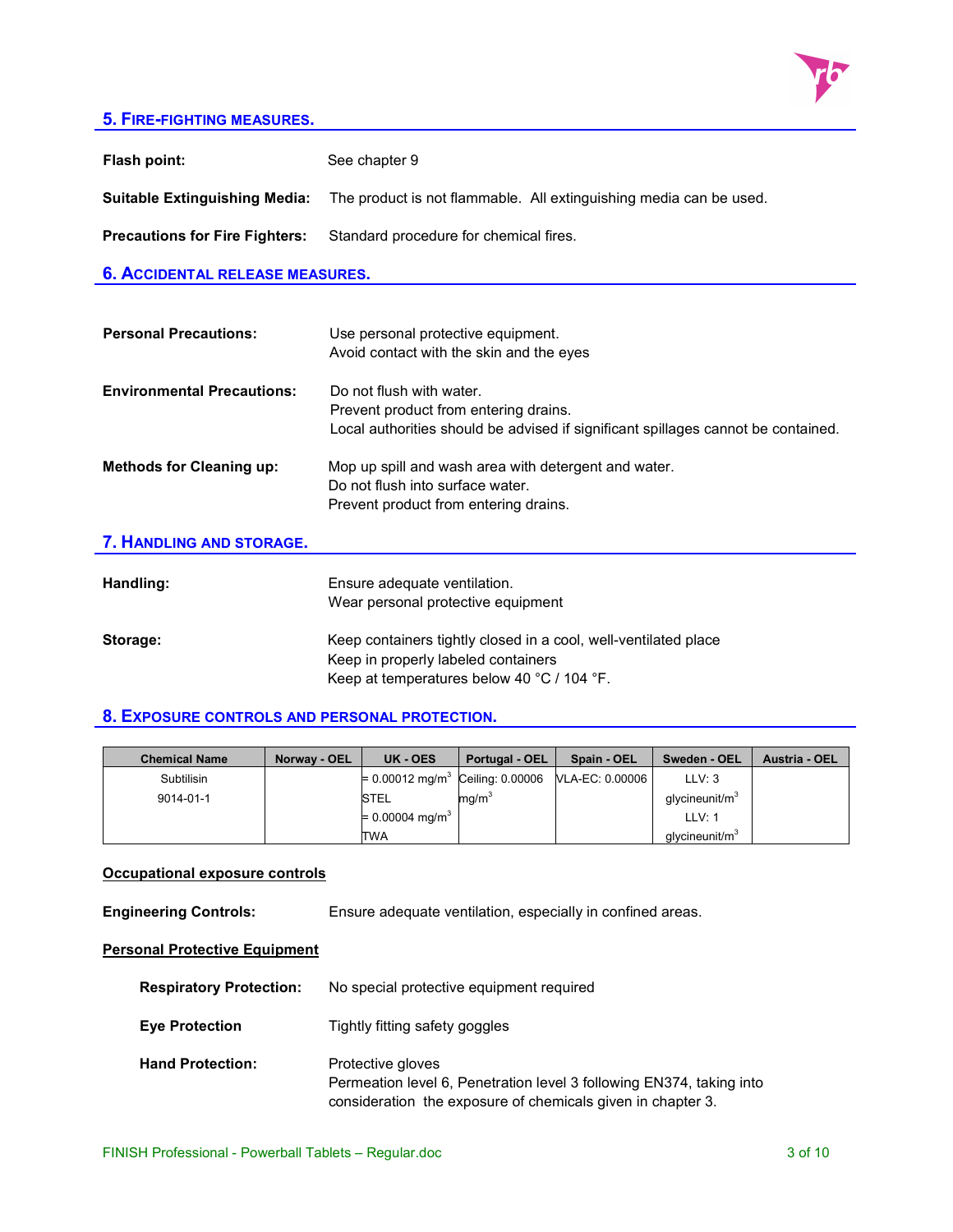

 **Skin and Body Protection:** Usual safety precautions while handling the product will provide adequate protection against injury or irritation. Follow product label instructions.

**Hygiene measures** When using, do not eat, drink or smoke.

#### **Environmental exposure controls**

Do not allow material to contaminate ground water system

#### **Environmental exposure controls**

Local authorities should be advised if significant, large quantity spillages cannot be contained.

#### **9. PHYSICAL AND CHEMICAL PROPERTIES.**

| <b>Physical State:</b>                   | Solid.                                             |
|------------------------------------------|----------------------------------------------------|
| Appearance:                              | Tablet                                             |
| Colour:                                  | Blue.<br>White<br>Red                              |
| Odour:                                   | perfumed, typical to meet the Tradename descriptor |
| рH                                       | 10.5 (10%)                                         |
|                                          |                                                    |
| Interpretation of reserve                | not irritant, not corrosive                        |
| <b>Boiling Point/Range:</b>              | No information available                           |
| <b>Melting Point/Range</b>               | No information available                           |
| Specific Gravity / Density [g/L]: 18.84g |                                                    |
| <b>Flash Point:</b>                      | Not applicable                                     |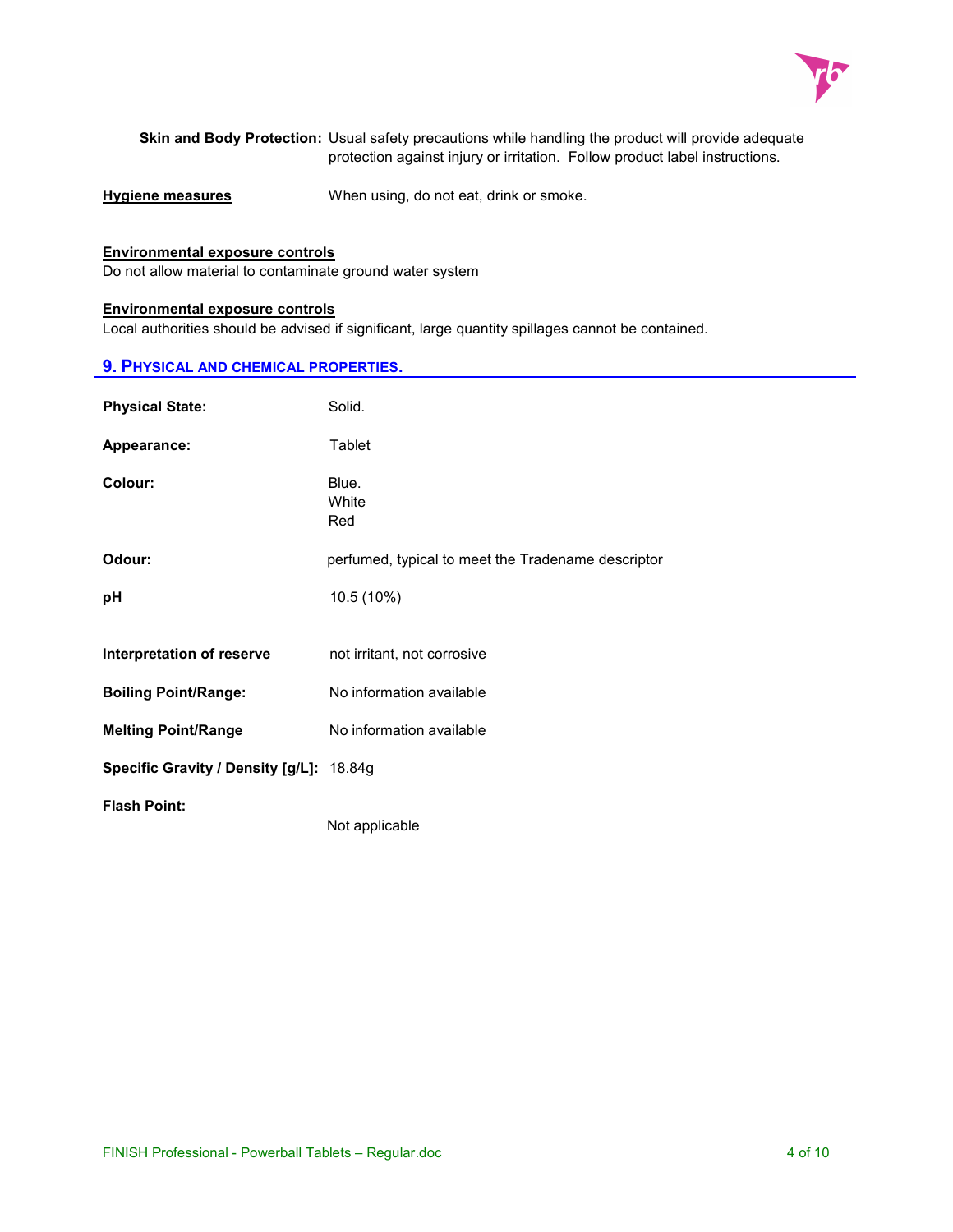

# **10. STABILITY AND REACTIVITY.**

| <b>Stability</b>                                                                                 | Stable under normal conditions.                                                                                                    |
|--------------------------------------------------------------------------------------------------|------------------------------------------------------------------------------------------------------------------------------------|
| <b>Conditions to Avoid:</b>                                                                      | Strong sunlight for prolonged periods. Avoid temperatures above 40 °C /104 °F.                                                     |
| <b>Hazardous Polymerization:</b>                                                                 | No information available.                                                                                                          |
| <b>11. TOXICOLOGICAL INFORMATION.</b>                                                            |                                                                                                                                    |
| <b>PRODUCT TOXICITY DATA</b>                                                                     |                                                                                                                                    |
| $LD50$ Oral:                                                                                     | 5561.492 mg/kg (rat)                                                                                                               |
| $LD_{50}$ Dermal:<br>LC <sub>50</sub> Inhalation (Dust):<br>LC <sub>50</sub> Inhalation (Vapor): | 8644.555 mg/kg (rat) estimated<br>4690.623 mg/L estimated (dust) mg/m <sup>3</sup><br>2382.157 ml/m <sup>3</sup> (vapor) estimated |
| <b>Acute Effects:</b>                                                                            |                                                                                                                                    |
| <b>Eye Irritation</b>                                                                            | Risk of serious damage to eyes.                                                                                                    |
| <b>Skin Irritation</b>                                                                           | None expected during normal conditions of use.                                                                                     |
| <b>Inhalation</b>                                                                                | May cause sensitization by inhalation.                                                                                             |
| Ingestion                                                                                        | Health injuries are not known or expected under normal use.                                                                        |
| <b>Sensitization</b>                                                                             | Not expected to be a skin sensitiser.                                                                                              |
| <b>Specific Effects</b>                                                                          |                                                                                                                                    |
| <b>Carcinogenic Effects:</b>                                                                     | Not listed as carcinogenic by OSHA, NTP or IARC.                                                                                   |
| <b>Mutagenic Effects</b>                                                                         | No information available.                                                                                                          |
| <b>Reproductive Toxicity:</b>                                                                    | No information available.                                                                                                          |
| <b>Additional Toxicity Information:</b>                                                          | Information is based on available component data and toxicity result of similar products.                                          |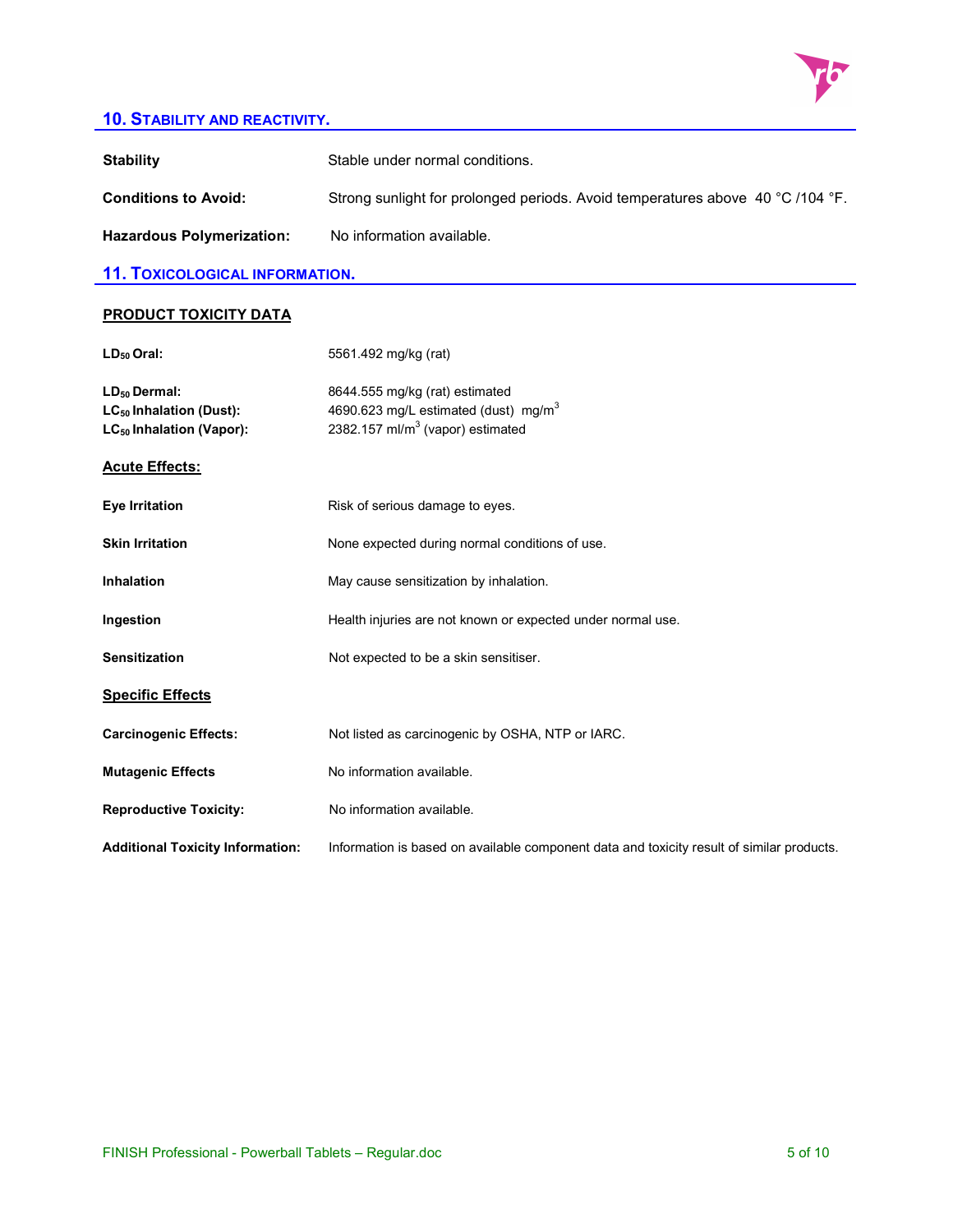

#### **COMPONENT TOXICITY DATA**

| <b>Chemical Name</b>                       | CAS#       | <b>ILD50 Oral - With Units -</b> | <b>LD50 Dermal - With</b> | <b>LC50 Inhalation - With</b> |
|--------------------------------------------|------------|----------------------------------|---------------------------|-------------------------------|
|                                            |            | Rat - mg/kg                      | Units - Rat/Rabbit -      | units - Rat/Rabbit            |
|                                            |            |                                  | mg/kg                     |                               |
| Sodiumtripolyphosphate                     | 7758-29-4  | 3100 mg/kg (Rat)                 | 7940 mg/kg (Rabbit)       |                               |
| Sodium carbonate                           | 497-19-8   | 4090 mg/kg (Rat)                 |                           |                               |
| Sodium percarbonate                        | 15630-89-4 | 1034 mg/kg (Rat)                 |                           |                               |
| Sodium Disilicate                          | 1344-09-8  | > 2000 mg/kg (Rat)               | 4640 mg/kg (Rabbit)       |                               |
| Citric acid                                | 77-92-9    | 6730 mg/kg (Rat)                 |                           |                               |
| Alcohols, C12-18, ethoxylated propoxylated | 69227-21-0 | > 2000 mg/kg (Rat)               |                           |                               |
| Subtilisin                                 | 9014-01-1  | 3700 mg/kg (Rat)                 |                           |                               |
| Alpha Amylase                              | 9000-90-2  | 7500 mg/kg (Rat)                 |                           |                               |

# **12. ECOLOGICAL INFORMATION.**

#### **Ecotoxicity:**

| <b>Ecological Information:</b> | Release of large quantities into water may cause a pH-change resulting in danger for<br>aquatic life Indication of danger to water:<br>- Germany: WGK = 2 (for bulk material).<br>Not applicable for product in domestic type pack sizes. |
|--------------------------------|-------------------------------------------------------------------------------------------------------------------------------------------------------------------------------------------------------------------------------------------|
| <b>PRODUCT TOXICITY DATA</b>   |                                                                                                                                                                                                                                           |
| <b>Aquatic toxicity:</b>       | No information available                                                                                                                                                                                                                  |
| <b>COMPONENT TOXICITY DATA</b> |                                                                                                                                                                                                                                           |
| Sodiumtripolyphosphate         |                                                                                                                                                                                                                                           |
| <b>Freshwater Algae</b>        |                                                                                                                                                                                                                                           |
| <b>Freshwater Fish</b>         |                                                                                                                                                                                                                                           |
| <b>Microtox</b>                |                                                                                                                                                                                                                                           |
| <b>Water Flea</b>              |                                                                                                                                                                                                                                           |
| Sodium carbonate               |                                                                                                                                                                                                                                           |
| <b>Freshwater Algae</b>        | $EC50 = 242$ mg/L 120 h                                                                                                                                                                                                                   |
| <b>Freshwater Fish</b>         | LC50 = 300 mg/L Lepomis macrochirus 96 h                                                                                                                                                                                                  |
| <b>Microtox</b>                |                                                                                                                                                                                                                                           |
| <b>Water Flea</b>              | $EC50 = 265$ mg/L 48 h                                                                                                                                                                                                                    |
| Sodium percarbonate            |                                                                                                                                                                                                                                           |
| <b>Freshwater Algae</b>        | $EC50 = 70$ mg/L 240 h                                                                                                                                                                                                                    |
| <b>Freshwater Fish</b>         | LC50 = 70.7 mg/L Pimephales promelas 96 h                                                                                                                                                                                                 |
| <b>Microtox</b>                |                                                                                                                                                                                                                                           |
| <b>Water Flea</b>              | $EC50 = 4.9$ mg/L 48 h                                                                                                                                                                                                                    |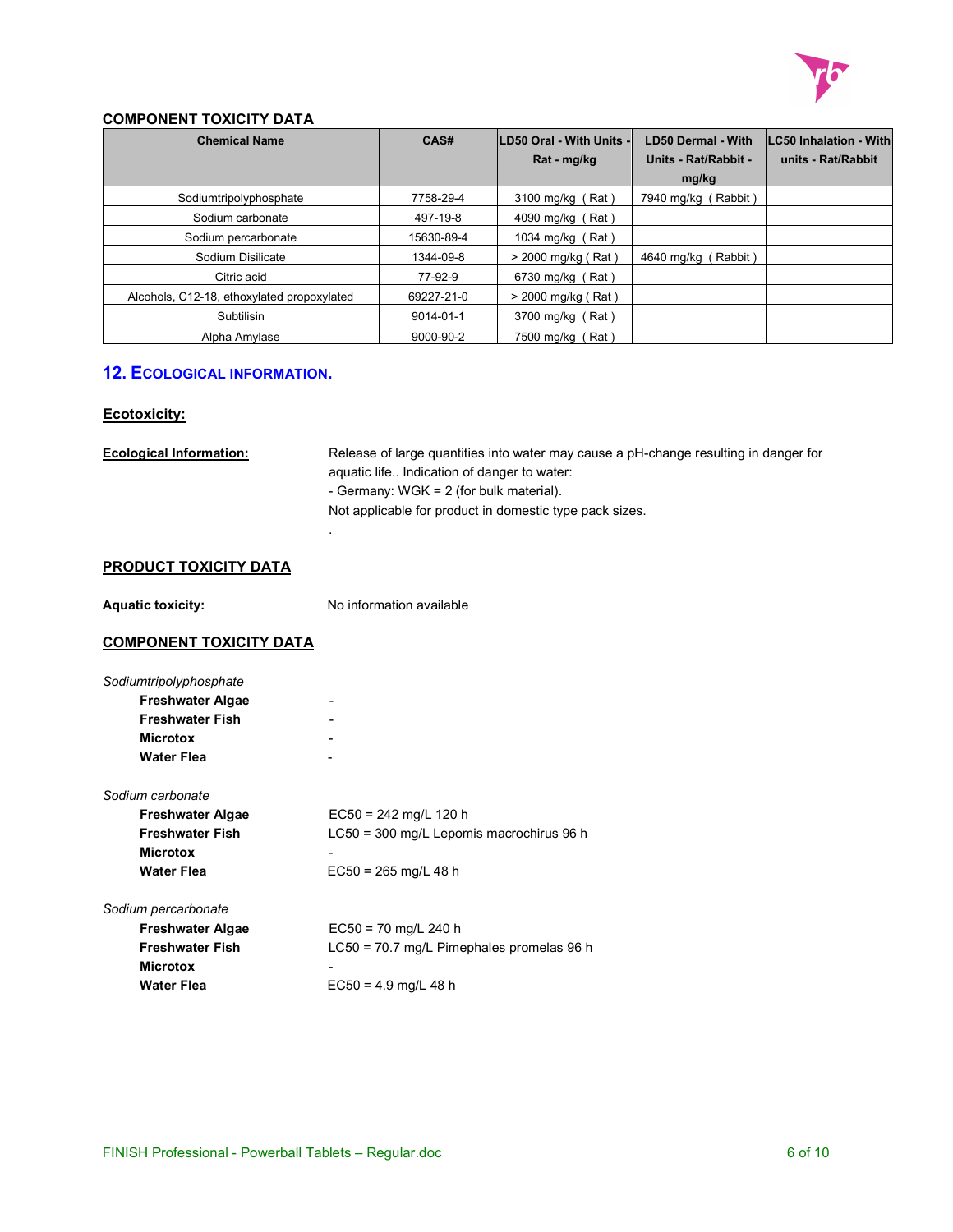

| Sodium Disilicate                           |                                              |                                                                                                           |  |
|---------------------------------------------|----------------------------------------------|-----------------------------------------------------------------------------------------------------------|--|
| <b>Freshwater Algae</b>                     |                                              |                                                                                                           |  |
| <b>Freshwater Fish</b>                      | LC50 301 - 478 mg/L Lepomis macrochirus 96 h |                                                                                                           |  |
|                                             | LC50 = 3185 mg/L Brachydanio rerio 96 h      |                                                                                                           |  |
| <b>Microtox</b>                             |                                              |                                                                                                           |  |
| <b>Water Flea</b>                           | $EC50 = 216$ mg/L 96 h                       |                                                                                                           |  |
| Citric acid                                 |                                              |                                                                                                           |  |
| <b>Freshwater Algae</b>                     |                                              |                                                                                                           |  |
| <b>Freshwater Fish</b>                      |                                              | LC50 = 1516 mg/L Lepomis macrochirus 96 h                                                                 |  |
|                                             | LC50 = 440 mg/L Leuciscus idus 96 h          |                                                                                                           |  |
| <b>Microtox</b>                             | $EC50 = 14$ mg/L 15 min                      |                                                                                                           |  |
| <b>Water Flea</b>                           | EC50 = 120 mg/L 72 h                         |                                                                                                           |  |
| Alcohols, C12-18, ethoxylated propoxylated  |                                              |                                                                                                           |  |
| <b>Freshwater Algae</b>                     | EC50 (72h): 1-10 mg/L                        |                                                                                                           |  |
| <b>Freshwater Fish</b>                      | LC50 (96h): 10-100 mg/L                      |                                                                                                           |  |
| <b>Microtox</b>                             |                                              |                                                                                                           |  |
| <b>Water Flea</b>                           | EC50 (48h): 1-10 mg/L                        |                                                                                                           |  |
| Subtilisin                                  |                                              |                                                                                                           |  |
| <b>Freshwater Algae</b>                     |                                              |                                                                                                           |  |
| <b>Freshwater Fish</b>                      |                                              |                                                                                                           |  |
| <b>Microtox</b>                             |                                              |                                                                                                           |  |
| <b>Water Flea</b>                           |                                              |                                                                                                           |  |
| Alpha Amylase                               |                                              |                                                                                                           |  |
| <b>Freshwater Algae</b>                     |                                              |                                                                                                           |  |
| <b>Freshwater Fish</b>                      |                                              |                                                                                                           |  |
| <b>Microtox</b>                             |                                              |                                                                                                           |  |
| <b>Water Flea</b>                           |                                              |                                                                                                           |  |
| <b>Other Information</b>                    |                                              |                                                                                                           |  |
| Ozone Depletion Potential (ODP) (R-11 = 1): |                                              | No information available.                                                                                 |  |
| <b>Global Warming Potential (GWP):</b>      |                                              | No information available.                                                                                 |  |
| <b>Additional Ecological Information:</b>   |                                              | Contained surfactants are ultimately biodegradable according to the<br>EU Detergent Regulation, 648/2004. |  |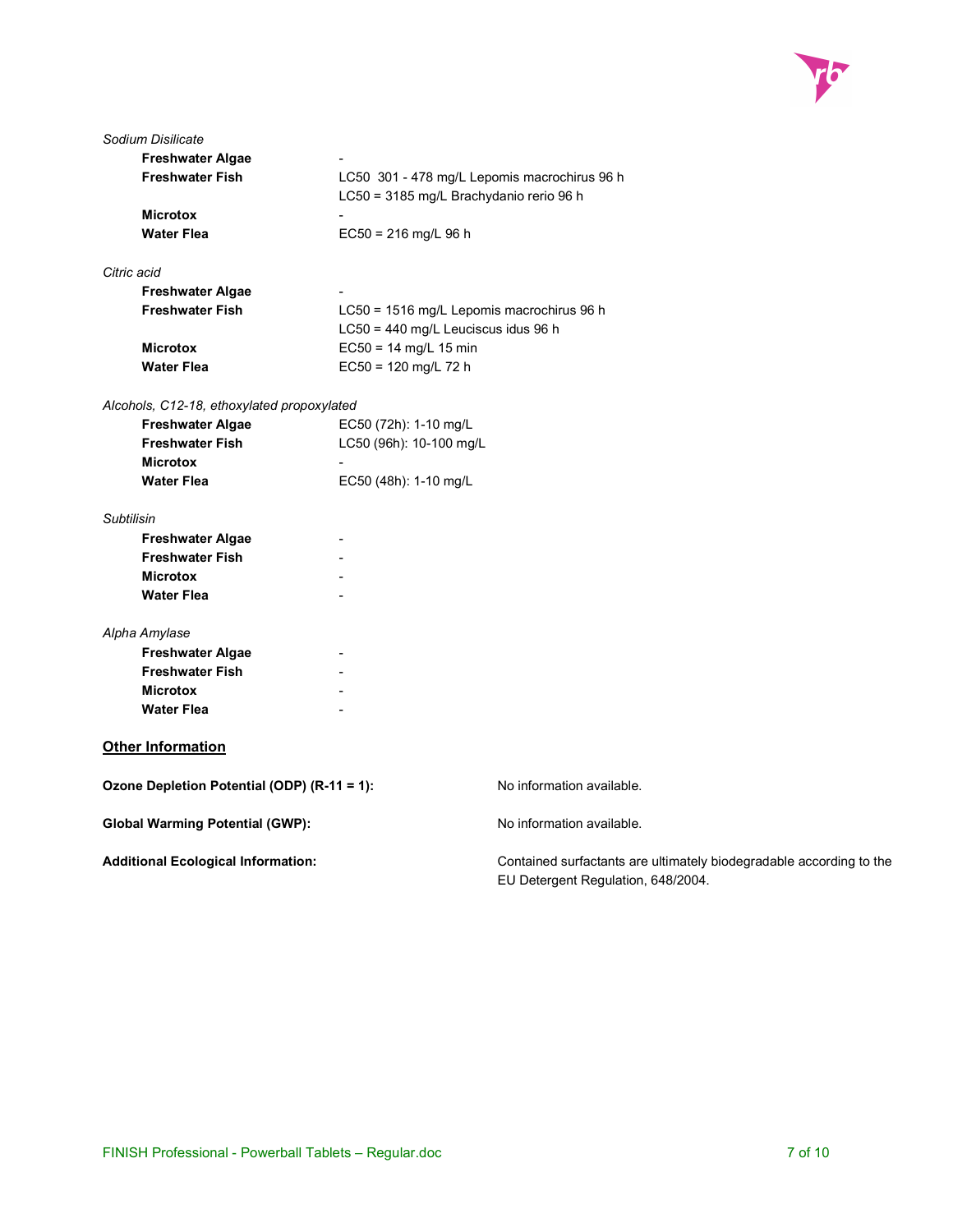

# **13. DISPOSAL CONSIDERATIONS.**

| <b>Disposal Methods and</b><br><b>Containers:</b>                  | Bulk quantities of product must be disposed of according to Local, State and<br>Federal regulations.                                                               |
|--------------------------------------------------------------------|--------------------------------------------------------------------------------------------------------------------------------------------------------------------|
| <b>Special Precautions for</b><br><b>Landfill or Incineration:</b> | No information available                                                                                                                                           |
|                                                                    | <b>Contaminated Packaging:</b> Offer rinsed packaging material to local recycling facilities.                                                                      |
| <b>Further information:</b>                                        | Packaging and container to be recycled only if emptied completely!                                                                                                 |
| <b>EWC waste disposal No:</b>                                      | 20 01 29 (detergents containing dangerous substances)                                                                                                              |
| <b>14. TRANSPORT INFORMATION.</b>                                  |                                                                                                                                                                    |
| <b>General remarks</b>                                             | Not classified as dangerous for transport regulations. For long distance transport<br>of bulk material or shrunk pallet take into consideration sections 7 and 10. |
| <u>ICAO</u>                                                        | Not regulated                                                                                                                                                      |
| IATA                                                               | Not regulated                                                                                                                                                      |
| <u>IMDG/IMO</u>                                                    | Not regulated                                                                                                                                                      |
|                                                                    |                                                                                                                                                                    |
| <u>RID</u>                                                         | Not regulated                                                                                                                                                      |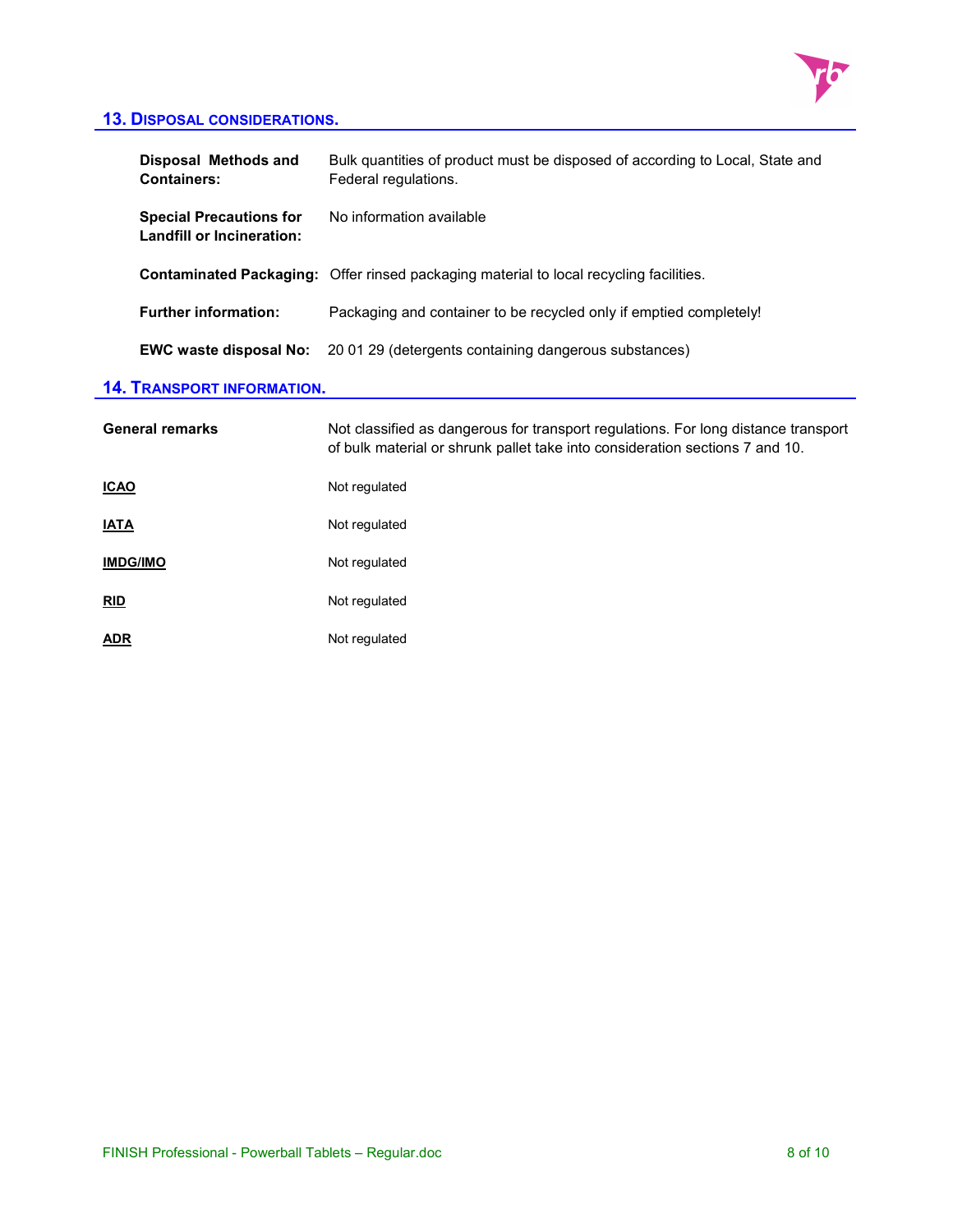

#### **15. REGULATORY INFORMATION.**

**Chemical safety assessment following regulation 1907/2006/EC:** Chemical safety assessment following regulation 1907/2006/EC: not relevant.

**In accordance with local and national regulations:** The preparation is classified as dangerous in accordance with Directive 1999/45/EC.

#### **Labelling**

| Symbol(s)          | Xi - Irritant                                                                                                                                                                                                                                                                                                                                            |
|--------------------|----------------------------------------------------------------------------------------------------------------------------------------------------------------------------------------------------------------------------------------------------------------------------------------------------------------------------------------------------------|
|                    | Хi                                                                                                                                                                                                                                                                                                                                                       |
| <u>R-phrase(s)</u> | R41 - Risk of serious damage to eyes                                                                                                                                                                                                                                                                                                                     |
| S-phrase(s)        | S 2 - Keep out of the reach of children<br>S26 - In case of contact with eyes, rinse immediately with plenty of water and<br>seek medical advice<br>S39 - Wear eye/face protection<br>S46 - If swallowed, seek medical advice immediately and show this container or<br>label<br>S35 - This material and its container must be disposed of in a safe way |

# **16. OTHER INFORMATION.**

#### **Text of R phrases mentioned in Section 3**

- R36 Irritating to eyes.
- R 8 Contact with combustible material may cause fire.
- R38 Irritating to skin.
- R41 Risk of serious damage to eyes.
- R22 Harmful if swallowed.
- R50 Very toxic to aquatic organisms.

**Additional advice:** This product should only be used as directed on the label and for the purpose intended.

Voluntary Labelling Consumer Information using one or more icons following the A.I.S.E. Charter for Sustainable Development may be displayed on packages additionally